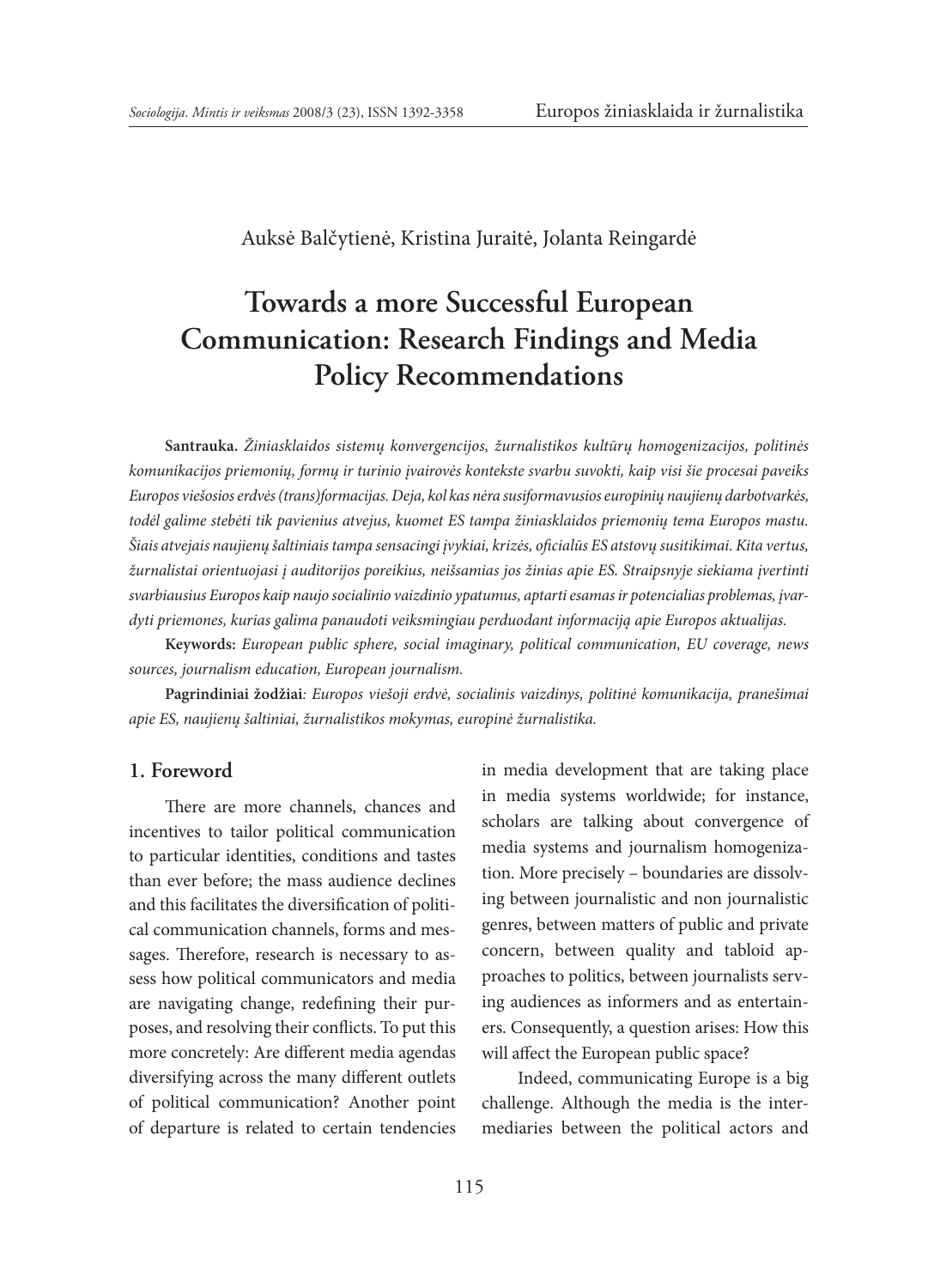the citizens of Europe, with growing popularity of new communication technologies the mainstream media is loosing its primary function of being a channel of information. Instead, other forms and formats of information and communication are emerging such as specialized web sites, blogs, web casting, as well as alternative media channels generated by the publics.

In this chapter, research results and policy recommendations are presented on the basis of the findings from the 6<sup>th</sup> Framework Program project "Adequate Information Management in Europe (AIM)" (AIM Research Consortium, 2007). The AIM project was organized within a three year period from 2004 to 2007 and aimed at understanding the European information management practices as performed by different news media organizations across Europe. One of the principal focuses in this project was the goal to assess the particularities of European reporting processes across different journalism cultures, as well as the impact of the media with regard to the emergence of (a) European public sphere.

## **2. European reporting has a national focus**

As AIM research results confirm, it becomes an almost impossible task to obtain a clear picture on what is happening on the EU level just by browsing pages of newspapers or looking at TV broadcasts in different countries in Europe. Indeed, the 'European agenda' as an overlapping network of EU news does not exist across media in Europe. There are only rare exceptions when European Union becomes an item of major importance across media in Europe, and these are most often sensational events (especially the ones that fit general stereotypes), crises or events taking place regularly such as summits and meetings of the officials. In addition to regular political events, business and economy news are the topics dominating the European matters.

In spite of few commonalities, the media across Europe, generally, has its own logic of reporting on the European affairs. The most common approach for the media, as disclosed in the AIM project, is to focus on the audience needs, or to put it more precisely – to provide information which is relevant to consumers; moreover, to provide that information in a simplified and understandable way. As appeared from the interviews with journalists and editors, media professionals take action and seek to make news to be relevant to the public. In other words, news has to have direct link to Norwegian, Lithuanian, Estonian, etc. affairs. From here it also follows that competence of a journalist mainly rests on two criteria.

Firstly, EU reporters should be competent to bring information to the public: according to the journalists, EU reporting looks alike to any other kind of reporting if assessed from general journalistic professionalism, e.g. the news value, balance and objectivity, perspective. As indicated by a journalist from Norway, he is "writing for Mrs. Hansen in the milk shop". Similar news writing logic is also shared by other respondents, e.g. an editor from the Lithuanian public service broadcaster has said that they have an older audience, therefore they try to explain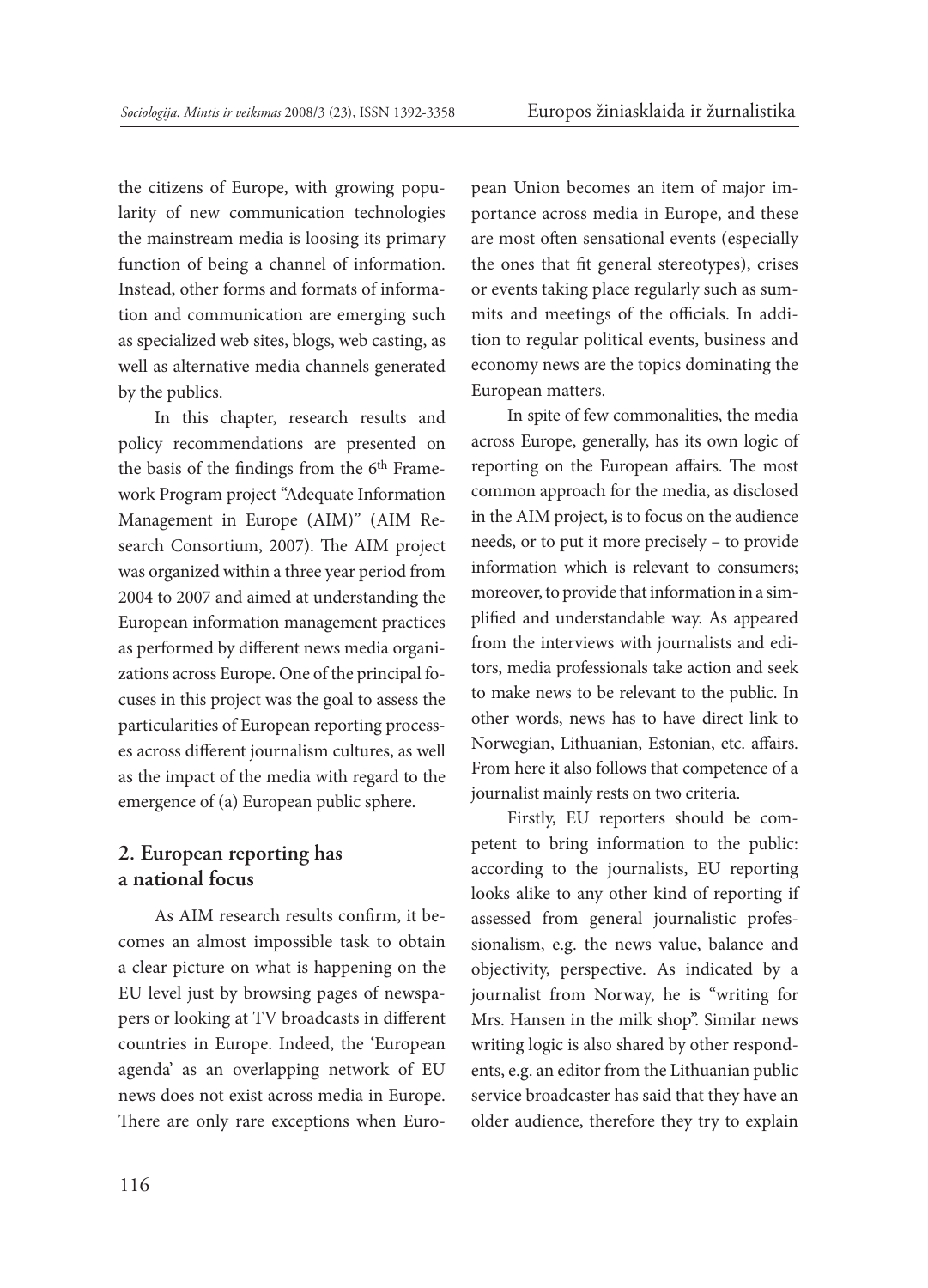and to show things. Other journalists have also said that they write as if they are talking to 12-year-olds. Secondly, some journalists argue that the media has to make things understandable to the public, i.e. news has to be presented for ordinary people and supplied with clear examples.

An attempt to be close to the public was implicitly mentioned in responses of many journalists. For instance, a journalist from Estonia says that journalists have to cover information that is relevant to the public, especially if they want to get audience feedback; their practice tells that there is little audience response on EU topics that are not entertaining enough. Here one can notice a direct implication of an economic factor in news production which has a direct outcome such as news commercialization. As journalists claim, the media has to produce news that is read by the audience; otherwise little or no attention will be paid, and the media business will suffer.

From this discussion an important indication is found that journalists implicitly discuss about their role as active players in EU reporting. They bring information to the public, they seek to make it relevant, they sometimes fill knowledge gaps, etc. However, they are confronted with their audience, which, most often has limited understanding, is not interested in EU issues and is concerned about affairs of domestic value.

### **3. Audience has little knowledge about the EU**

Generally, disinterest of the audience is explained mostly by the complexity of the EU structure and its functioning; most of EU-related information is supposed to remain abstract and irrelevant to readers and viewers. This affects the type of reporting – as expressed by journalists, they seek to inform rather than reform opinions of their readers; in addition, they seek to explain different things to audiences by filling knowledge gaps – a method for this is to provide examples. Therefore, it is important to bring background information to the readers: it is necessary to write article in a comprehensible way; to explain and provide background information; to contextualize information so that to reduce various myths and make the EU coverage more tangible. In short, the reason why the audience is poorly informed and has inadequate knowledge about the EU is supposed to be not a matter of the quantity of the information available about the EU, but rather the *nature* of that information, as well as the attitudes (such as a lack of interest) prevalent among the audience.

Another interesting finding disclosed in the AIM project relates to the development observed in the media worldwide. The media targets selected audiences rather than applying the logic of a mass audience. The fact that media audiences are becoming smaller and more fragmented hinders the possibilities of media to reach a relatively actual version of a common European space.

# **4. Journalists face different obstacles in European reporting**

As AIM research findings have disclosed, journalists talk about a number of challenges in reporting Europe, such as difficult language of official bodies, lack of time; in addition,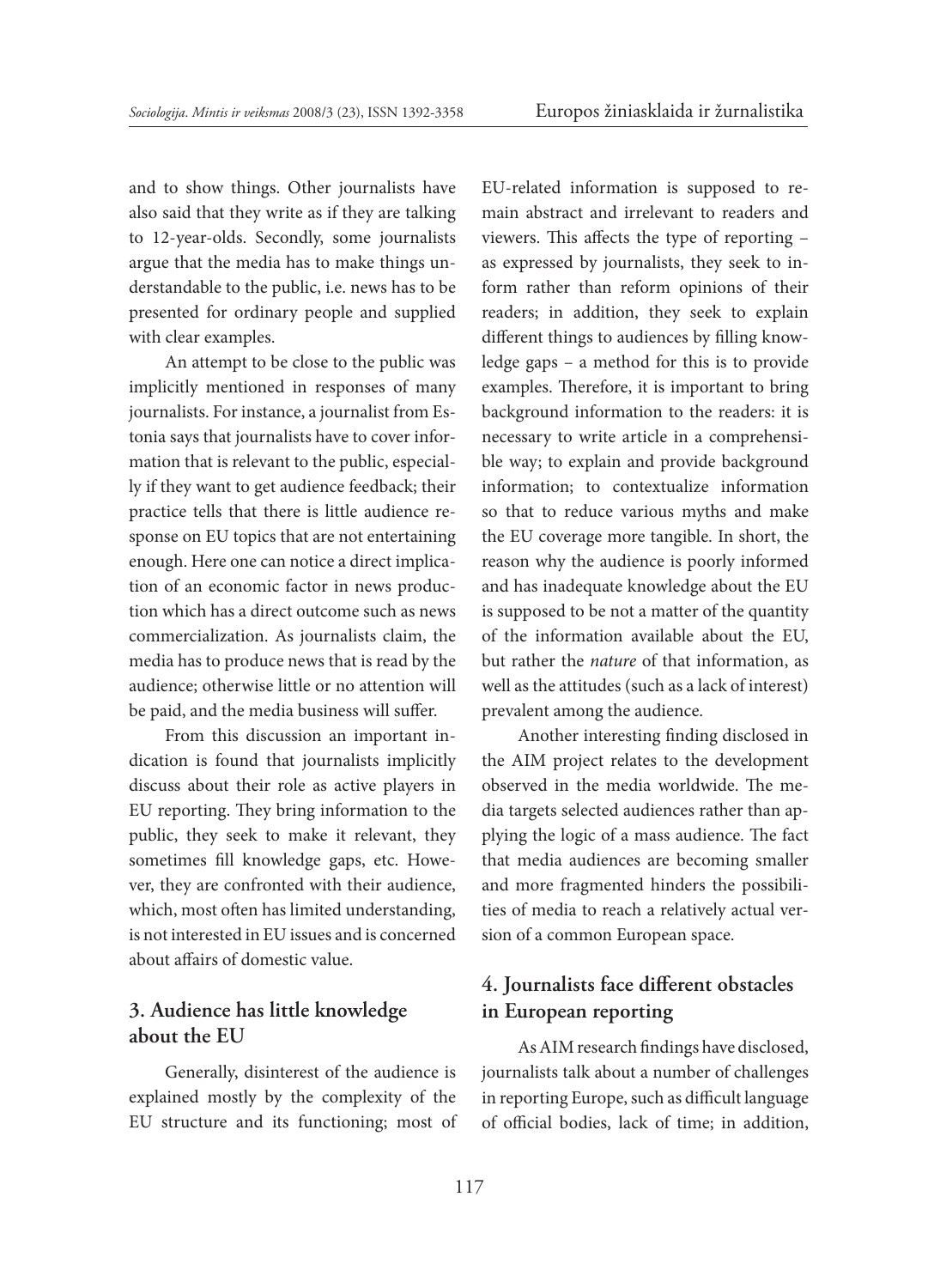there is an abundance of information which comes from the EU institutions and representations, but it has little value: journalists are not the EU experts, thus much of information slips through their eyes. This constitutes one of the major and most demanding differences between national systems of news management and production (of which journalists are very well aware) and that of the European Union and its institutions.

Indeed, creating a European social imaginary could be seen as a tendency of the gradual Europeanization of the national public spheres where European issues and actors become approached and evaluated from a common European perspective. From this idea it follows that the emergence of a European public sphere is seen to be dependent on the recognition of common interests in a European context which would provide a framework for the public debate connecting different national publics.

Journalists acknowledge that the media should expand a national approach currently prevailing in the news agenda and provide more information about other member states of the EU as well. However, national newsrooms are still little informed about EU journalism in other countries, and for different reasons few efforts are made to investigate these aspects more in depth.

Current EU coverage is too Brussels institutions' centred; to achieve expected results – broader perspectives, interesting stories, different examples and angles – reporting of EU news should move to the grass-root level. It should show the impacts of particular EU policies and political decisions to ordinary citizens' and their everyday life. However, such kind of reporting is very difficult to achieve because of the abundance and complexity of EU subjects that requires the journalist to have good knowledge and professional skills not only about EU matters, but also broader understanding about things which are going-on elsewhere in Europe.

# **5. The Internet has a better role to play in EU communication**

Taking into account EU communication drawbacks – overflow of information, democracy deficit, lack of transparency, bureaucratic jargon, pitfalls of cross-cultural misunderstanding on all levels and concerning all aspects of politics, etc. – independent online news sources could become of crucial importance for the journalists to gain insights into the EU policy making process and offer conflicting perspectives to the European issues discussed and debated.

Indeed, with the arrival of knowledgebased society obvious changes are taking place as related to the application of new media technologies. These are being used as means of information, communication and production. As AIM study confirmed, most of the correspondents read media websites and check information from the government or other official bodies online; they use the Internet in this respect quite frequently. The correspondents also find it helpful that official documents and reports are accessible directly on the Internet without any delay so that they can get a sufficient view on what is going on. In addition, electronic versions of documents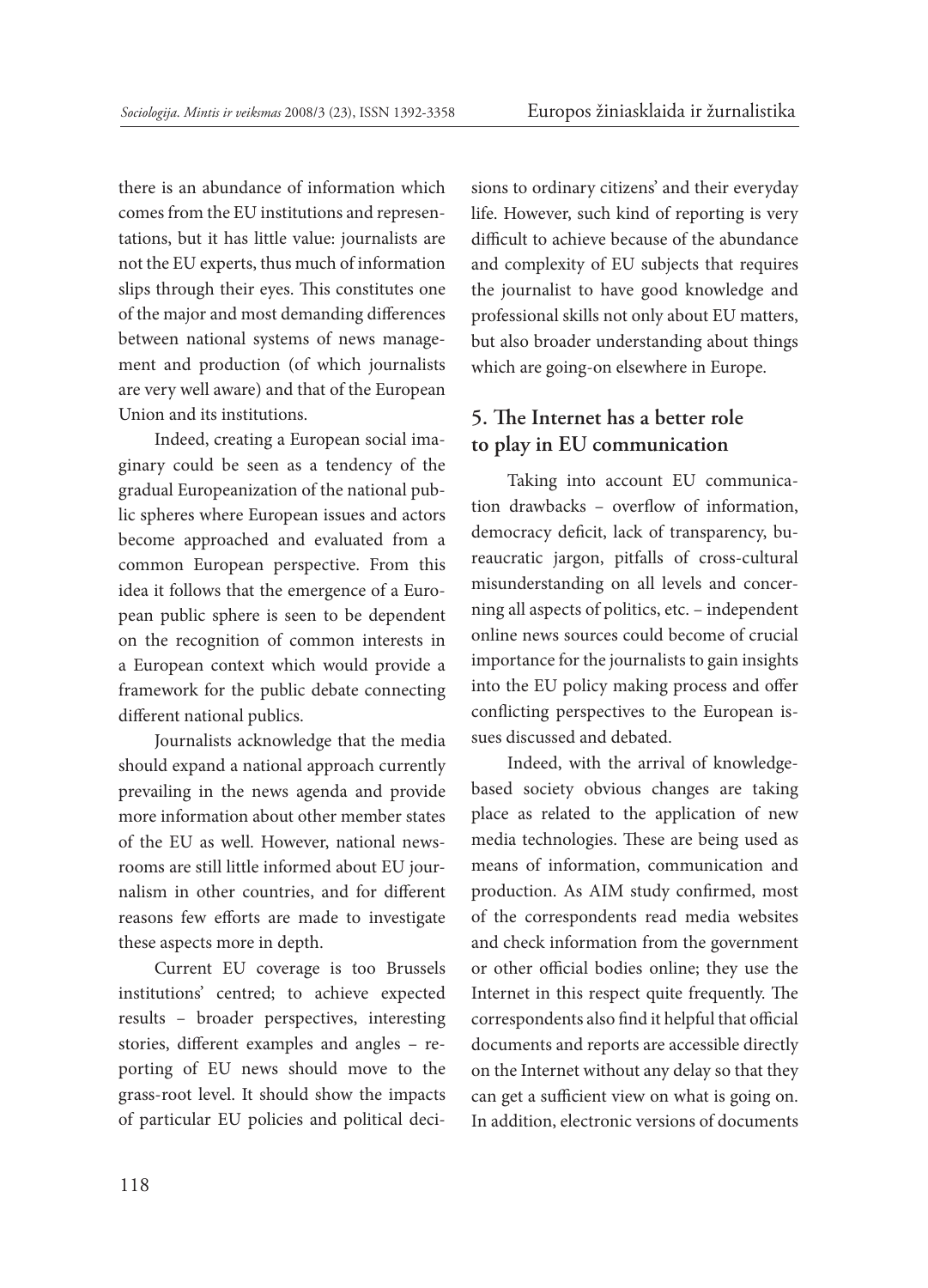as other information published online allow effective search features to find new inspiration and new topics for their work. Journalists also turn to weblogs, communities and forums to find out what is being discussed in the Internet community and where news might develop.

At the same time there are justified worries that Internet news, especially that provided by do-it-yourself journalists can lead to new sources of error, rumour and/or propaganda. But it is also true that such 'alternative' websites offer valuable perspectives on the news often missed by traditional media, especially when the number of traditional foreign correspondents is in decline. In her chapter "The Utopia of Mass Media: Towards Public-Generated Media" of this issue, Slovenian media policy researcher Mojca Pajnik highlights a thorough discussion on the alternative ways of creating public sphere through the publicgenerated media.

In short, with growing popularity of the Internet, with growing audience needs to overcome mediators in receiving EU news, a new kind of model of communication in Europe is about to emerge. While the general news and information management is still largely based on the mediators (journalists and national media) this new mode is nevertheless gaining a big popularity.

### **6. Interesting EU stories are missing**

There is a potential for the emergence of the European journalism in Brussels, however Brussels correspondents are primarily serving their national audiences. Europeanization of journalism does not indicate giving up a national framing of news, as the audiences are still seen nationally located and rooted. Brussels correspondents are facing numerous constrictions: while working in Brussels they have to constantly switch between two frames – national and transnational.

Altogether, reporting of EU news should involve more than presenting factual information, as repeatedly revealed from journalists' comments. EU media coverage on the whole should include more examples by providing not only facts but also interpretations that would help the audience to understand the relevance of particular EU news. Since EU reporting is considered to involve a rather time consuming news making process, journalists are not willing or able to invest as much time as expected in the EU media coverage. As for special training, many journalists are in agreement that more training would be necessary; however resources from the media are not enough – both economic and time. To produce explicit and analytical articles requires time and knowledge, debates and continuous updating. However, the media do operate under very fierce competition: it is not economically reasonable to invest in thorough analysis if you want to be first with the news on the market. For more discussion on the challenges of media commercialization, please refer to the chapters provided by Mojca Pajnik, Tuomo Mörä, Auksė Balčytienė and Aušra Vinciunienė in this issue.

As appeared in the AIM project, certain news organizations (large international media organizations, also strong media organizations from new EU member states) play a very im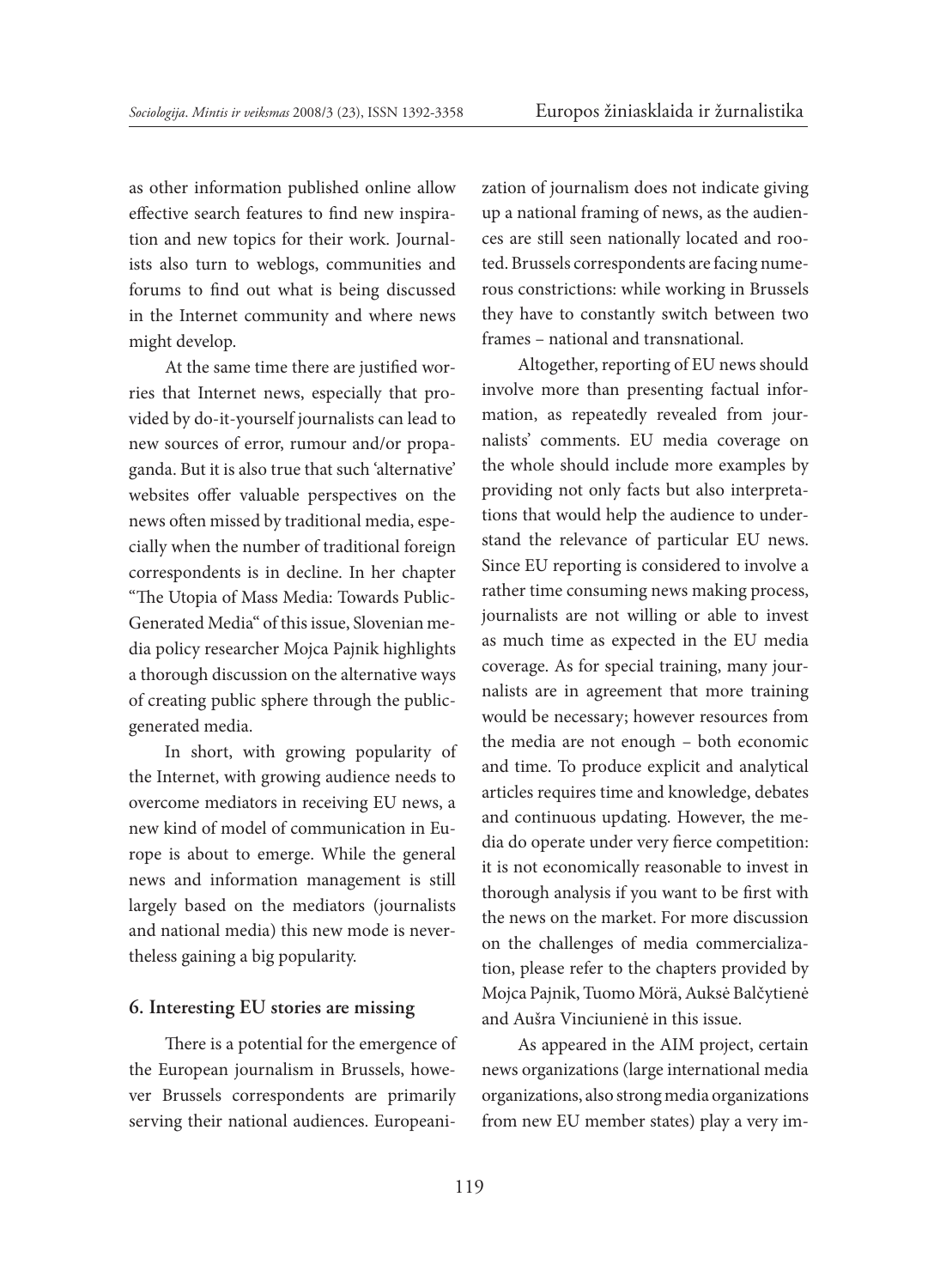portant role in international news flow. These organizations have resources and capacities to find, interpret and provide leading views on the European matters. Most often, these media are large corporations, international news agencies – media, which can provide a big impact on large audience groups. In their articles, Finnish researchers Hannu Nieminen and Tuomo Mörä refer to the major European agenda-setters like "Economist" and "Financial Times" serving more to the European elite rather than ordinary citizens.

#### **7. What can be done?**

Briefly, developing a transnational approach to EU reporting could lead to social imaginary, developing and generating audience attention and concerns, i.e. providing people both with background knowledge and possible comparisons between their own experiences and the experiences of people in other member states of the EU.

Since the EU issues as well as institutions are so complex, most journalists do not have in-depth knowledge about the EU. At present, the reporting is mainly concentrating on the agenda set by the events happening in Brussels. Instead, issues could be generated as relevant to citizens and then provided on what the EU has to say on this. Diversification of the EU coverage is needed so that to include not only business and economics related information, but also cultural and social stories to 'humanize' EU policies and make it more audience-friendly.

Proliferation of new forms and formats of communication, particularly online resources, including web blogs, community press and broadcasting channels becomes a significant factor in the European public sphere formation. Apparently, there is a growing tendency to rely on the non-institutionalized, non-governmental, non-administrative and clearly transnational information rather than official European news sources. An important and distinctive feature of these platforms is their trans-national orientation, which is especially needed by journalists to get access to background material and other views to policy matters than those communicated by the official sources.

Low level of interest in EU coverage among the publics indicates a lack of education and understanding of the role of such news in one's life. Proper education on the EU is a challenge not only for a journalist, but also general publics. Questions to be addressed by journalism and general education are the following: What is the necessary level of knowledge to understand complex EU issues? What are the basic things that journalists and publics must know about the EU? What kind of practical competences are needed for journalists to cover European affairs in a comprehensible way?

On the whole, the current EU coverage is expected to involve more analytical and educational journalism. However, the limited competence and knowledge of journalists appears to be restriction here. Therefore, a parallel process of educating citizens in EU issues is necessary so that the publics could apprehend and get engaged into the EU affairs.